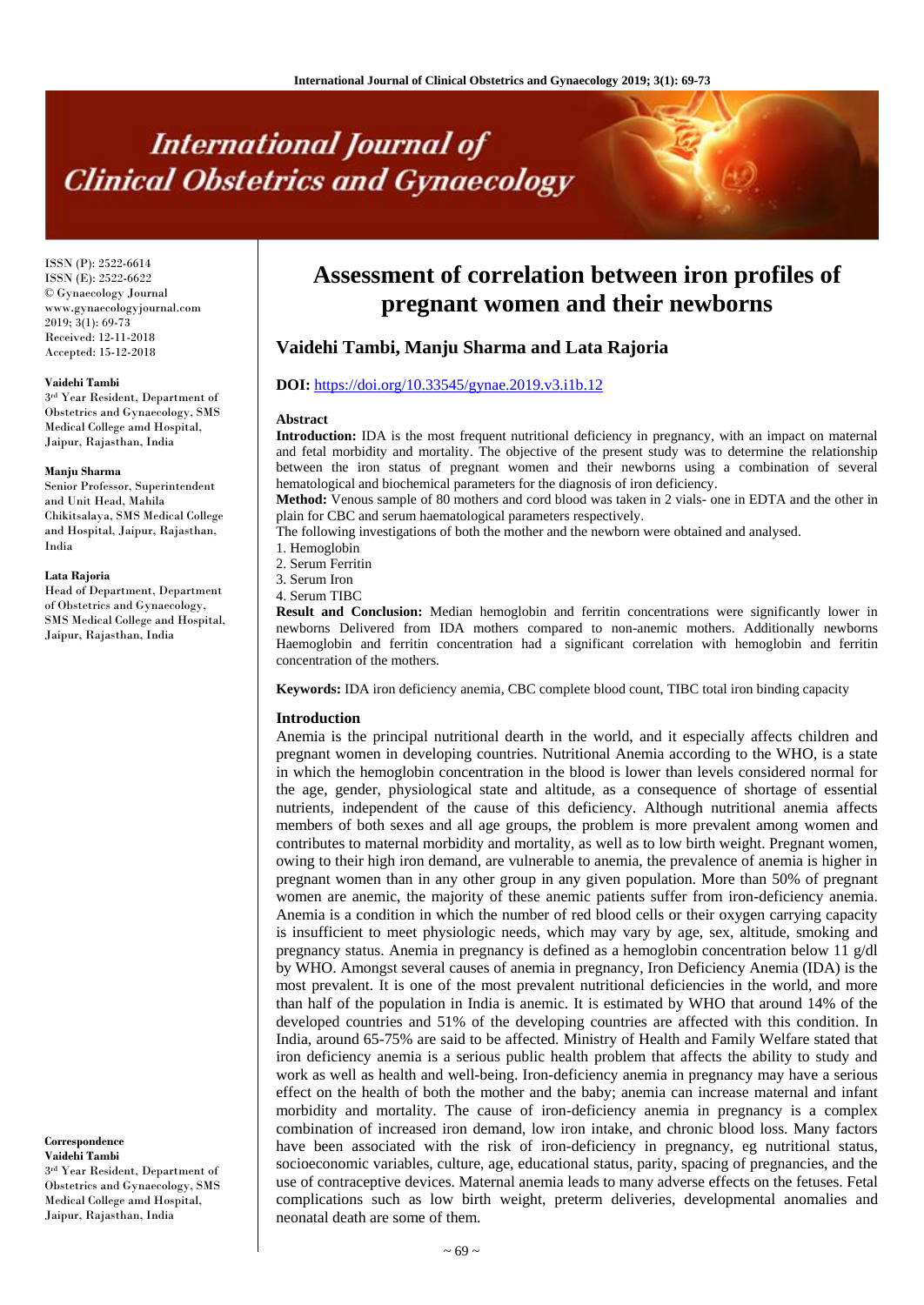Prevention and management of maternal anemia is crucial to prevent morbidity and mortality of the fetus. There are four approaches towards prevention of anemia in pregnancy. These include dietary changes to increase the iron levels, iron supplementation, food fortification and other general public health measures. The difficulty in establishing a precise diagnosis of the iron status of pregnant women represent a complicating factor in the understanding of the relationship between maternal and fetal iron levels. The physiological changes that occurred during pregnancy (increased plasma volume and erythropoiesis) have a significant impact on hematological and biochemical parameters available for the assessment of iron status. Hemoglobin concentration is the most used parameter to detect anemia in public health care services due to its low cost and available reference standards. However, a combination of several parameters have been proposed in order to improve the diagnosis of iron deficiency. It is still not clear whether iron deficiency in pregnant women might lead to a deficient iron status of their children. Many studies have supported the belief that iron transport from the mother to their fetus occurs independently of maternal iron levels, and that it might even induce deficiency in the mother as a result of fetal "parasitism". However, later studies have questioned this belief and suggested that maternal iron deficiency can cause depletion of fetal iron stores. No consensus regarding this subject has been reached thus far. The objective of the present study was to determine the relationship between the iron status of pregnant women and their newborns using a combination of several hematological and biochemical parameters.

# **Material and Methods**

A hospital based descriptive type of observational study was done on 80 singleton primi pregnant women at term gestation (37-42 weeks) admitted to labour room in Department of Obstetrics and Gynecology SMS Medical College and Hospital, Jaipur (Raj.) from November 2016 onwards.

# **Selection Criteria**

Inclusion Criteria

- All singleton primi pregnant women at term gestation (37- 42 weeks)
- All women who give consent to be a part of study. Exclusion Criteria
- Women with systemic disease such as hypertension, diabetes mellitus, heart disease and other chronic medical diseases.
- Women with congenitally malformed fetus or IUFD.

Method On admission in Labour Room, a detailed history was obtained regarding name, husband name, age, registration number and address. History of presenting complaints, menstrual history, period of amenorrhoea, obstetric history, past history, medical history and personal history especially diet was obtained. General physical examination was done meticulously to assess maternal conditions regarding anemia such as nutritional status, pallor, edema and glossitis. Systemic examination was done for respiratory and cardiovascular system. Obstetrical examination was done for fundal height and estimation of gestational age. Venous sample of the mother were taken in 2 vials- one in EDTA and the other in plain for CBC

and serum haematological parameters respectively. Similarly cord blood was taken in 2 vials for above mentioned investigations. Routine antenatal investigations were done. The following investigations of both the mother and the newborn were obtained-Hemoglobin, Serum Ferritin, Serum Iron, Serum TIBC. Foetal and maternal outcome were compiled and statistical analysis done by entering the data from the analyzers and questionnaire into Microsoft Excel using SPSS version 16.0. Since all of the analytes studied were not normally distributed, nonparametric tests were applied. Frequencies, percentages, medians, and interquartile ranges (IQR) were computed to summarize the data. In order to compare quantitative and qualitative variables between the groups, Mann-Whitney and Chi-square tests were applied, respectively. Association of maternal and newborns parameters were assessed by spearman's correlation. P-value of  $\langle 0.05 \rangle$  was considered as statistically significant in all analyses.

# **Results and Discussion**

In our study, 50 mothers (62.5%) had hemoglobin concentration of  $>11$  g/dl, 12 (15%) mothers had between 9.1-11g/dl, 10 (12.5%) has between 7.1-9g/dl and only 8 (10%) had  $\langle 7g/dl \rangle$ hemoglobin concentration. The hemoglobin concentration in newborn was as follow as; 69 babies (86.25%) had 15.1-18 g/dl, 6 (7.5%) had 12.1-15g/dl, 4 (5%) had 9.1-12 g/dl and only 1 (1.25%) had <9g/dl hemoglobin concentration. The correlation between maternal and newborn hemoglobin was statistically significant in the newborn of mother with  $\langle 7 \text{ gm/dl}, 7.1\text{-}9 \text{ gm/dl} \rangle$  $&$  >11gm/dl hemoglobin (correlation coefficient and p-values was 0.14, 0.50, 0.61 and 0.0076\*\*, 0.009\*\* & 0.02\*\* respectively).

64 mothers (80%) had serum ferritin of  $\langle 50 \text{ ng/ml} \rangle$  and 16 (20%) has serum ferritin between 50-200 ng/ml. The serum ferritin level in maximum newborns 51 (63.75%) was between 100- 200ng/ml. Only 17 (21.25%) newborns had serum ferritin <100ng/ml and 12 (lk15%) newborn has >200ng/ml of serum ferritin. The newborn serum ferritin levels had significant correlation with ferritin levels of mothers. The mean ferritin levels in non-anemic and anemic mothers (taking 15ng/ml as cut-off) correlated well with the mean values of their newborns  $(rr2 = 0.142, 0.253$  respectively and PP-value was <0.001).

60 mothers (75%) had 0-100ng/ml of serum iron and 8 (10%) had >200ng/ml. The Serum iron levels of <150ng/ml were found in 8 (10%) newborns only and 48 newborns (60%) had Serum iron > 200ng/ml. The correlation between serum iron levels of the mother & newborns was not statistically significant. The mean values of serum iron in non-anemic and anemic mothers (taking 150ng/ml as cut-off) did not correlate well with the values in newborn ( $rr2 = 0.38$ , 0.50 respectively and P-values 0.056, 0.087 respectively).

52 cases (65%) has serum TIBC between 300-400 ng/ml and 4 cases (5%) had 400ng/ml of serum TIBC. The serum TIBC levels of 300-400ng/ml were found in 22 (27.5%) newborns and 9 cases (11.25%) had >400ng/ml and 4 cases (5%) had 100- 200 ng/ml of serum TIBC. The correlation between serum TIBC levels of the mother and newborns was not statistically significant. The mean values of serum TIBC in non-anemic and anemic mothers did not correlate with the values of the newborn  $(r2 = -0.07, -0.06$  and p-values of 0.2027, 0.36 respectively).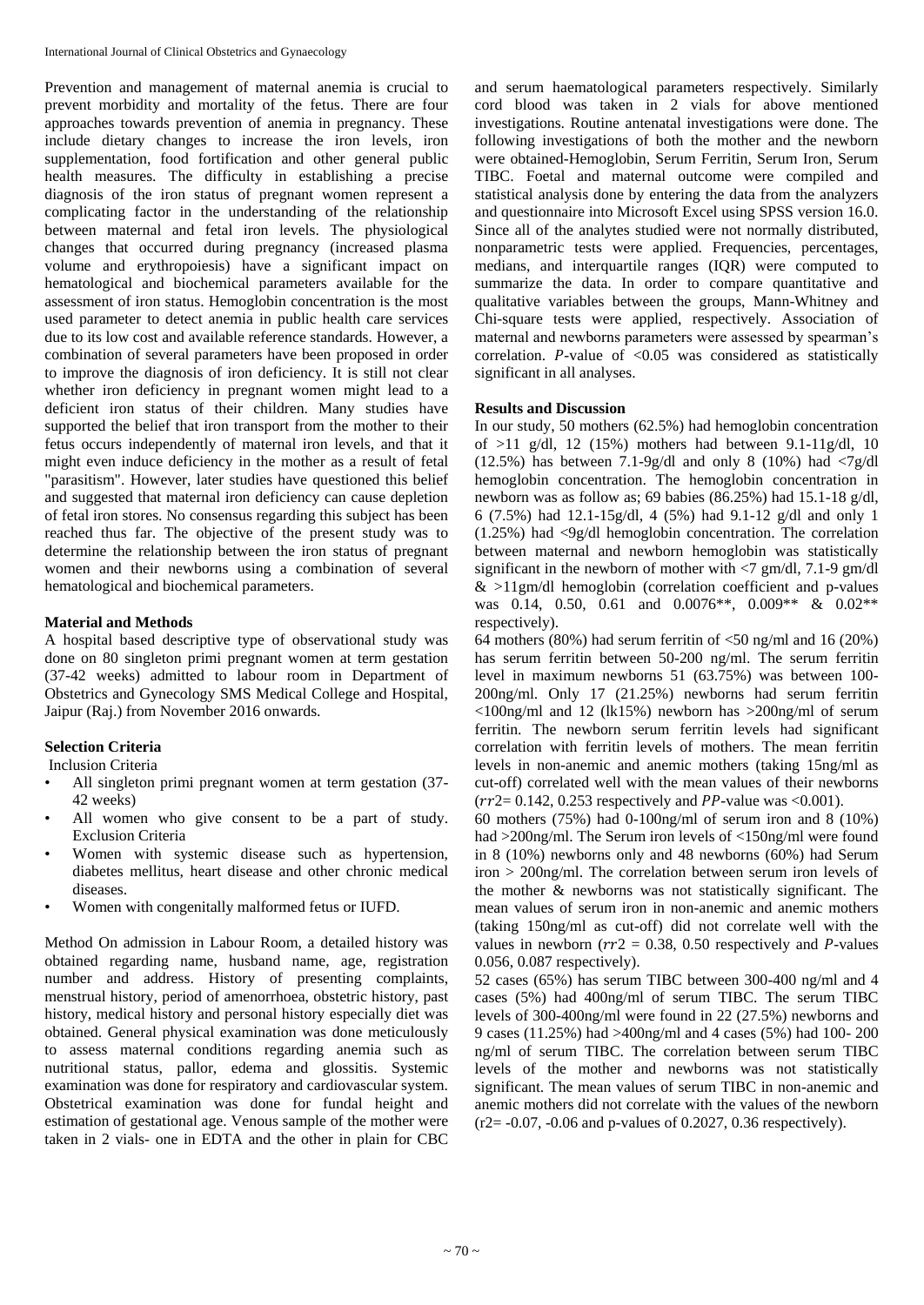| <b>Hb.</b> Concentration | <b>Mothers</b> |                  | <b>Newborn</b>  | r2     |            |  |
|--------------------------|----------------|------------------|-----------------|--------|------------|--|
|                          | No.            | <b>Mean±SD</b>   | $Mean \pm SD$   |        | p-value    |  |
| >11g/dl                  | 50             | $12.99 + 1.483$  | $17.05 + 1.087$ | 0.6125 | $0.0217*$  |  |
| $9.1 - 11g/dl$           | $1^{\circ}$    | $10.06 + 0.5299$ | $15.95 + 2.185$ | 0.3605 | 0.0664     |  |
| $7.1-9g/dl$              | 10             | $7.910+0.6082$   | $15.35 + 2.116$ | 0.5088 | $0.0092**$ |  |
| <7g/dl                   |                | $6.613+0.3182$   | $14.24 + 1.689$ | 0.1392 | $0.0076**$ |  |

**Table 1:** Correlation of Hemoglobin Concentration in Mother with Newborn

Table No. 1 shows the correlation of hemoglobin concentration in mother & newborn. Our study showed that the mean value of different level of hemoglobin concentration was higher in newborn as compared to mother's hemoglobin concentration. The spearman correlation of hemoglobin concentration was statistical significant in the newborns of mothers with hemoglobin concentration <7 gm/dl, 7.1-9g/dl and >11 g/dl ( $rr$ 

 $= 0.14, 0.50, 0.61$  respectively and  $PP = 0.0076**, 0.009**$  & 0.02\*\* respectively). With fall in the hemoglobin concentration in the mother, there is a statistical significant fall in the hemoglobin concentration in the newborn in all except 9-11 gm/dl group of the maternal cases.



**Graph 1:** Correlation of Hemoglobin Concentration in Mother with Newborn

**Table 2:** Correlation of serum ferritin level in mother with newborn

| <b>Serum Ferritin</b> | <b>Mothers</b> |                 | <b>Newborn</b>  |       |                |
|-----------------------|----------------|-----------------|-----------------|-------|----------------|
|                       | No.            | $Mean \pm SD$   | $Mean \pm SD$   |       | P-value        |
| $>15$ ng/ml           | $\mathbf{a}$   | $45.94 + 49.30$ | $147.4 + 77.08$ | 0.142 | $<$ 0.001 $\,$ |
| $<$ 15ng/ml           |                | $12.25 + 3.174$ | 111.1+52.46     | 0.253 | <0.001         |

Table No. 2 show the correlation of serum ferritin level in mother with newborn. Our study showed that the cut-off point of maternal serum ferritin was <15 ng/dl. Accordingly, 8 mothers (10%) were grouped under anemic category while the rest 72 mothers (90%) were grouped under non-anemic category. The newborns ferritin level had significant correlation with hemoglobin ( $rr2 = 0.142$ ,  $PP < 0.001$ ) and ferritin ( $rr2 = 0.253$ ,  $PP < 0.001$ ) levels of their mothers.



Graph 2: Correlation of serum ferritin level in mother with newborn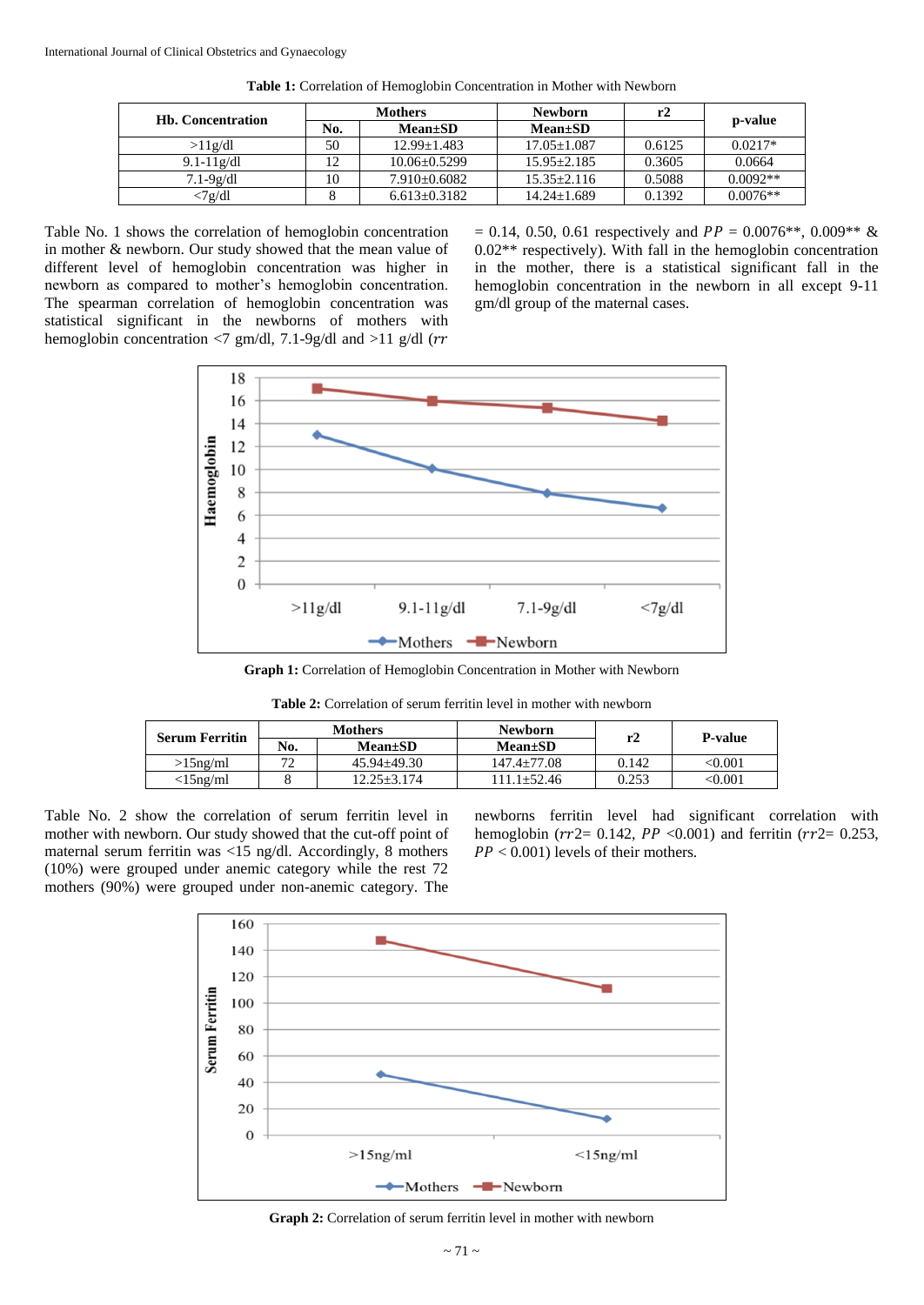**Table 3:** Correlation of Serum Iron Level in Mother with Newborn

| <b>Serum Iron Level</b> | <b>Mothers</b> |                 | <b>Newborn</b>  |          | <b>P-value</b> |
|-------------------------|----------------|-----------------|-----------------|----------|----------------|
|                         | No.            | $Mean \pm SD$   | <b>Mean</b> ±SD |          |                |
| $>150$ ng/ml            | 73             | $184.9 + 24.04$ | $230.1 + 62.60$ | $-0.47$  | 0.0678         |
| $<$ 150 ng/ml           |                | $64.86 + 24.21$ | $153.9 + 29.32$ | $-0.783$ | 0.125          |

Table no. 3 shows the correlation of serum iron level in mother with newborn. The newborn's serum iron level does not correlate with  $(rr2 = -0.47, PP=0.0678)$   $(rr2 = -0.783, PP = 0.125)$  iron levels of their mothers. It means, when serum iron concentration in mothers decreased, the iron concentration in newborn decreased, but the fall was not statistically significant.



**Graph 3:** Correlation of Serum Iron Level in Mother with Newborn

**Table 4:** Correlation of Serum TIBC Level in Mother with Newborn

| <b>Serum TIBC level</b> | Mothers     | <b>Newborn</b>    |         | <b>P-value</b> |
|-------------------------|-------------|-------------------|---------|----------------|
| <400 ng/ml              | 328.1±48.32 | $314.4 \pm 80.06$ | $-0.07$ | 0.2027         |
| $>400$ ng/ml            | 512.5+62.92 | $552.5 \pm 50.58$ | $-0.06$ | 0.3599 NS      |

Table no. 4 shows correlation of serum TIBC level in mother with newborn. The newborns serum TIBC level does not correlate with TIBC (r2= -0.07, p=0.2027), (r2= -0.06, p = 0.36) levels of their mothers. It means, when serum TIBC

concentration in mothers increased, the serum TIBC concentration in newborn also increased, but the rise was not statistically significant.



**Graph 4:** Correlation of Serum TIBC Level in Mother with Newborn